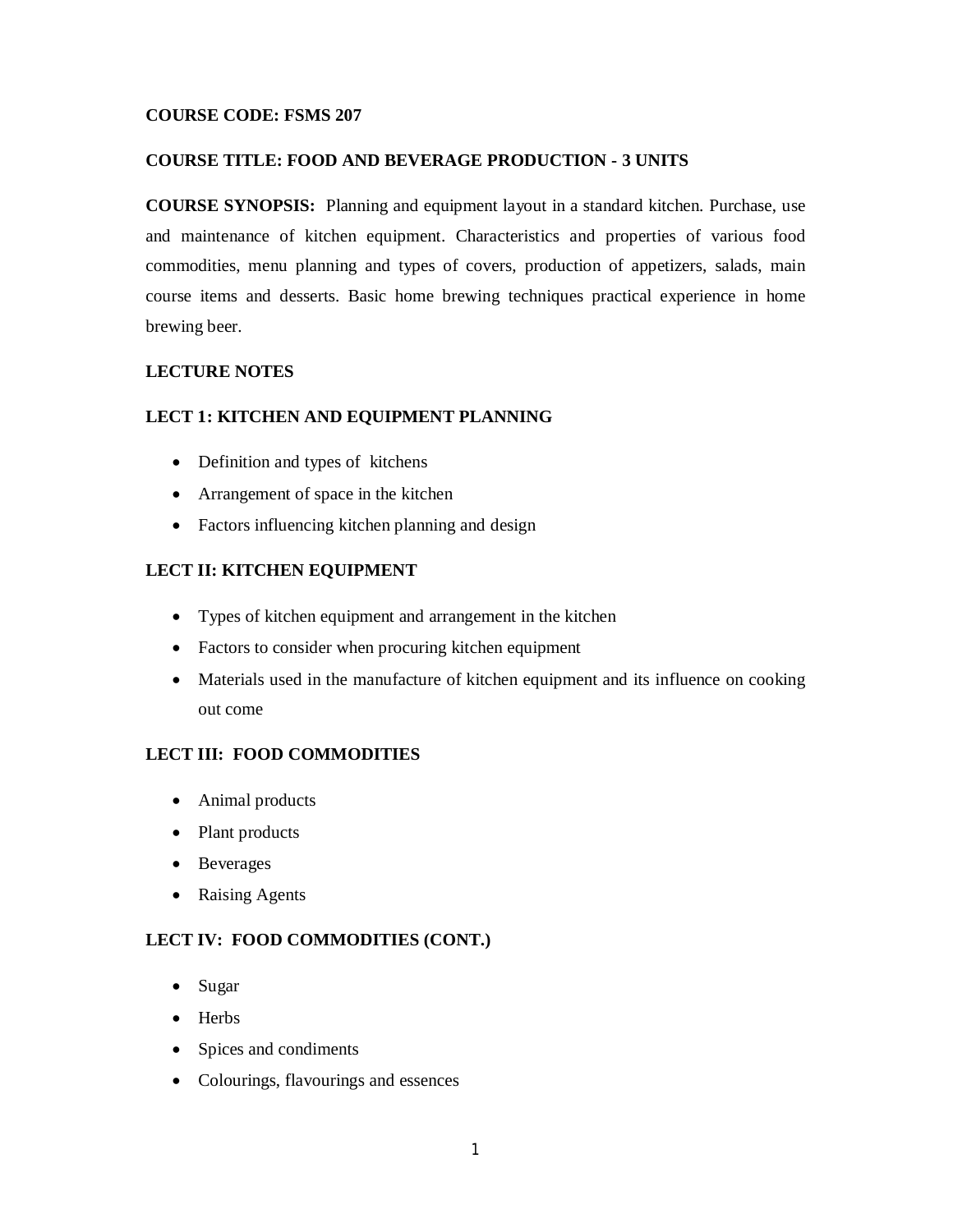# **LECT V: PURSHASING**

- Different forms of foods
- Quality and storage of different food commodities
- Types of beverages
- Production of different types of beverages

# **LECT VI: MENU PLANNING**

- Factors that determine choice of food
- Foundations of a healthy diet
- The food guide pyramid
- Factors to be considered when planning menu in the catering industry

### **LECT VII: THE MENU**

- Origin of the menu
- Menu sequence
- Classes of menu

# **LECT VIII: MENU KNOWLEDGE AND ACCOMPANIMENTS**

- Appetisers
- Various dishes
- Vegetables and salads
- Sweets and savouries

### **LECT IX: METHODS OF COOKERY**

- Principles of cooking food
- Effect of heat on food
- Ways of cooking

## **LECT X - XII: PRACTICAL COOKERY**

- Production of Soups and sauces
- Production of Egg dishes
- Production of Pasta and rice